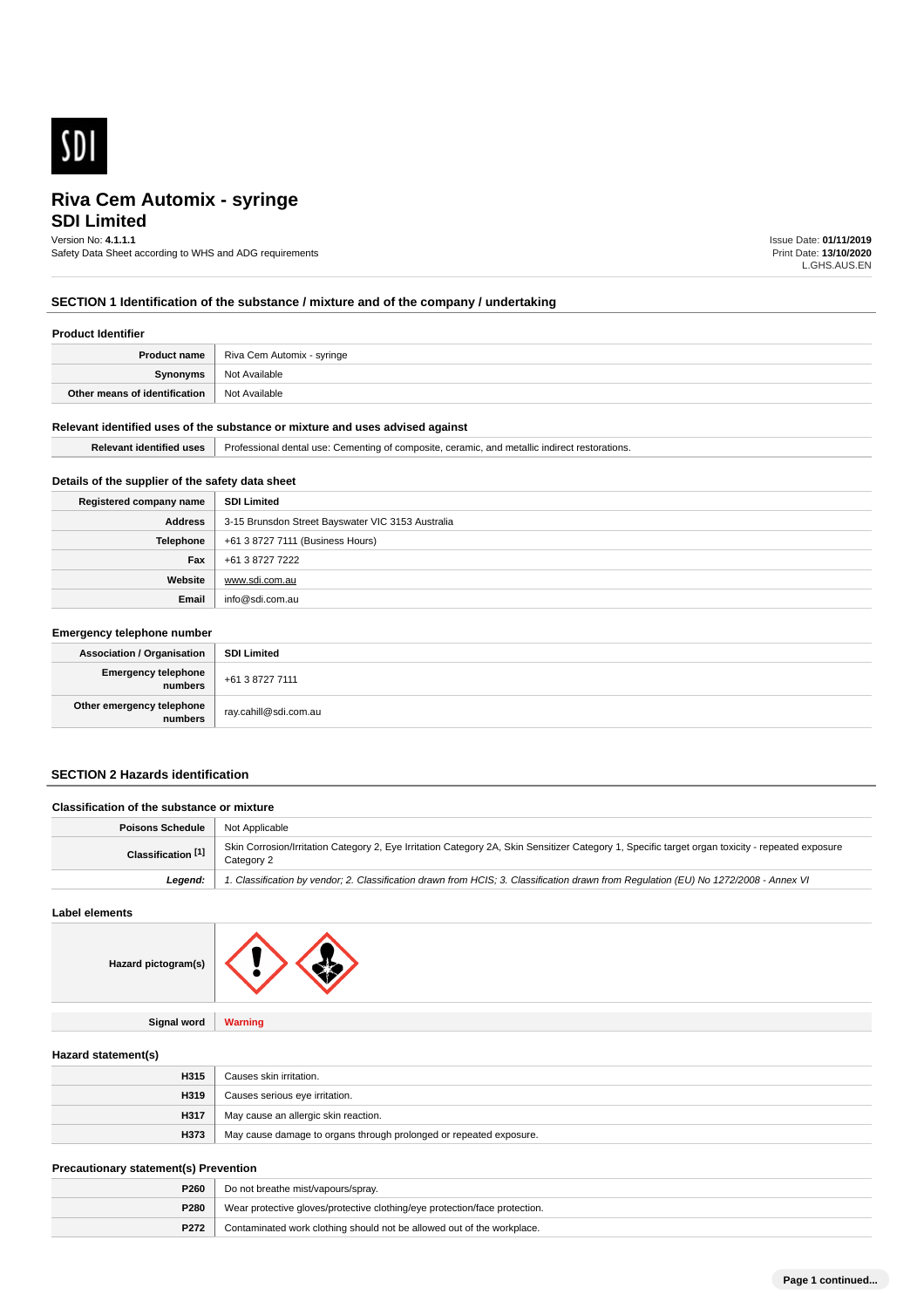# **Precautionary statement(s) Response**

| P321           | Specific treatment (see advice on this label).                                                                                   |  |
|----------------|----------------------------------------------------------------------------------------------------------------------------------|--|
| P362           | Take off contaminated clothing and wash before reuse.                                                                            |  |
| P302+P352      | IF ON SKIN: Wash with plenty of water and soap.                                                                                  |  |
| P305+P351+P338 | IF IN EYES: Rinse cautiously with water for several minutes. Remove contact lenses, if present and easy to do. Continue rinsing. |  |
| P314           | Get medical advice/attention if you feel unwell.                                                                                 |  |
| P333+P313      | If skin irritation or rash occurs: Get medical advice/attention.                                                                 |  |
| P337+P313      | If eye irritation persists: Get medical advice/attention.                                                                        |  |

### **Precautionary statement(s) Storage**

Not Applicable

# **Precautionary statement(s) Disposal**

**P501** Dispose of contents/container to authorised hazardous or special waste collection point in accordance with any local regulation.

# **SECTION 3 Composition / information on ingredients**

## **Substances**

See section below for composition of Mixtures

### **Mixtures**

| <b>CAS No</b> | %[weight] | Name                            |
|---------------|-----------|---------------------------------|
| Not Available |           | Component 1 - Paste A contains: |
| 868-77-9      | $10 - 15$ | 2-hydroxyethyl methacrylate     |
| Not Available | $10 - 20$ | dimethacrylate component        |
| Not Available | 60-70     | glass powder                    |
| Not Available |           | Component 2 - Paste B contains: |
| Not Available | 40-50     | acrylic acid polymer            |
| Not Available | $5 - 10$  | methacrylate component          |

# **SECTION 4 First aid measures**

# **Description of first aid measures**

| <b>Eye Contact</b>  | If this product comes in contact with the eyes:<br>• Wash out immediately with fresh running water.<br>Ensure complete irrigation of the eye by keeping eyelids apart and away from eye and moving the eyelids by occasionally lifting the upper<br>and lower lids.<br>Seek medical attention without delay; if pain persists or recurs seek medical attention.<br>► Removal of contact lenses after an eye injury should only be undertaken by skilled personnel. |
|---------------------|--------------------------------------------------------------------------------------------------------------------------------------------------------------------------------------------------------------------------------------------------------------------------------------------------------------------------------------------------------------------------------------------------------------------------------------------------------------------|
| <b>Skin Contact</b> | If skin contact occurs:<br>Inmediately remove all contaminated clothing, including footwear.<br>Flush skin and hair with running water (and soap if available).<br>Seek medical attention in event of irritation.                                                                                                                                                                                                                                                  |
| Inhalation          | Remove person to fresh air. If feel unwell, seek medical attention.                                                                                                                                                                                                                                                                                                                                                                                                |
| Ingestion           | Immediately give a glass of water. Rinse mouth. First aid is not generally required. If in doubt, contact a Poisons Information Centre or a doctor.                                                                                                                                                                                                                                                                                                                |

### **Indication of any immediate medical attention and special treatment needed**

Treat symptomatically.

# **SECTION 5 Firefighting measures**

# **Extinguishing media**

- Foam.
- **Dry chemical powder.**
- **BCF** (where regulations permit).
- Carbon dioxide.
- Water spray or fog Large fires only.

### **Special hazards arising from the substrate or mixture**

| <b>Fire Incompatibility</b>    | Avoid contamination with oxidising agents i.e. nitrates, oxidising acids, chlorine bleaches, pool chlorine etc. as ignition may result                                                                                                                                                                                                                                                                                                                                                                                                          |
|--------------------------------|-------------------------------------------------------------------------------------------------------------------------------------------------------------------------------------------------------------------------------------------------------------------------------------------------------------------------------------------------------------------------------------------------------------------------------------------------------------------------------------------------------------------------------------------------|
| <b>Advice for firefighters</b> |                                                                                                                                                                                                                                                                                                                                                                                                                                                                                                                                                 |
| <b>Fire Fighting</b>           | Alert Fire Brigade and tell them location and nature of hazard.<br>Wear breathing apparatus plus protective gloves.<br>Prevent, by any means available, spillage from entering drains or water courses.<br>► Use water delivered as a fine spray to control fire and cool adjacent area.<br>DO NOT approach containers suspected to be hot.<br>► Cool fire exposed containers with water spray from a protected location.<br>If safe to do so, remove containers from path of fire.<br>Equipment should be thoroughly decontaminated after use. |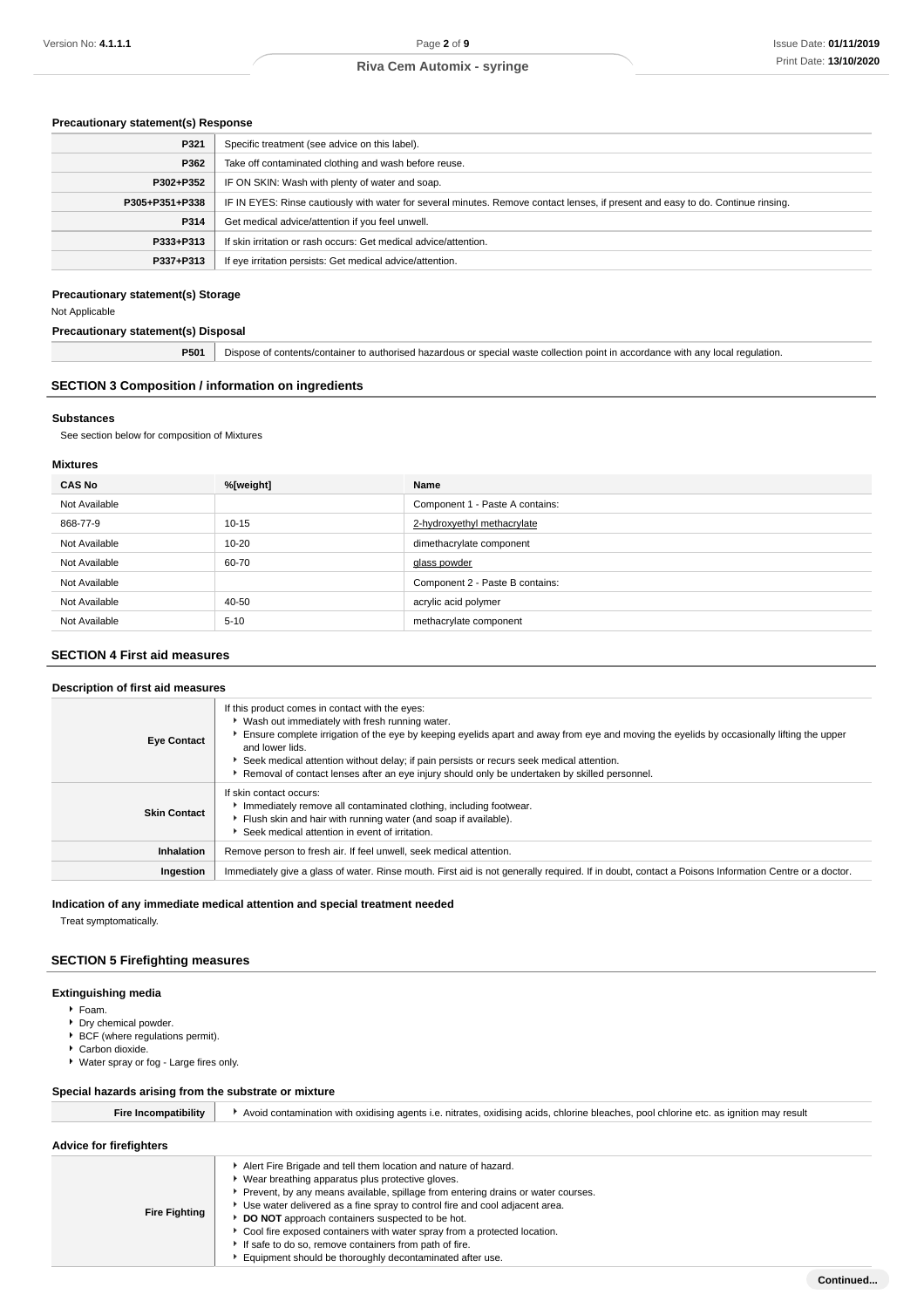| <b>Fire/Explosion Hazard</b> | Combustible.<br>Slight fire hazard when exposed to heat or flame.<br>► Heating may cause expansion or decomposition leading to violent rupture of containers.<br>• On combustion, may emit toxic fumes of carbon monoxide (CO).<br>May emit acrid smoke.<br>Mists containing combustible materials may be explosive.<br>Combustion products include:<br>carbon dioxide (CO2)<br>nitrogen oxides (NOx)<br>other pyrolysis products typical of burning organic material.<br>May emit corrosive fumes. |
|------------------------------|-----------------------------------------------------------------------------------------------------------------------------------------------------------------------------------------------------------------------------------------------------------------------------------------------------------------------------------------------------------------------------------------------------------------------------------------------------------------------------------------------------|
| <b>HAZCHEM</b>               | Not Applicable                                                                                                                                                                                                                                                                                                                                                                                                                                                                                      |

# **SECTION 6 Accidental release measures**

# **Personal precautions, protective equipment and emergency procedures** See section 8

# **Environmental precautions**

See section 12

# **Methods and material for containment and cleaning up**

| <b>Minor Spills</b> | Clean up all spills immediately.<br>Avoid contact with skin and eyes.<br>▶ Wear impervious gloves and safety goggles.<br>Trowel up/scrape up.<br>Place spilled material in clean, dry, sealed container.<br>Flush spill area with water.                                                                                                                                                                                                                                                                                                                                                                                                             |
|---------------------|------------------------------------------------------------------------------------------------------------------------------------------------------------------------------------------------------------------------------------------------------------------------------------------------------------------------------------------------------------------------------------------------------------------------------------------------------------------------------------------------------------------------------------------------------------------------------------------------------------------------------------------------------|
| <b>Major Spills</b> | Minor hazard.<br>Clear area of personnel.<br>Alert Fire Brigade and tell them location and nature of hazard.<br>• Control personal contact with the substance, by using protective equipment as required.<br>Prevent spillage from entering drains or water ways.<br>Contain spill with sand, earth or vermiculite.<br>• Collect recoverable product into labelled containers for recycling.<br>Absorb remaining product with sand, earth or vermiculite and place in appropriate containers for disposal.<br>• Wash area and prevent runoff into drains or waterways.<br>If contamination of drains or waterways occurs, advise emergency services. |

Personal Protective Equipment advice is contained in Section 8 of the SDS.

# **SECTION 7 Handling and storage**

**Precautions for safe handling**

| Precautions for safe nandling |                                                                                                                                                                                                                                                                                                                                                                                                                                                                                                                                                                                                                                                                                                                                                                                                                                                                                                                                                                              |
|-------------------------------|------------------------------------------------------------------------------------------------------------------------------------------------------------------------------------------------------------------------------------------------------------------------------------------------------------------------------------------------------------------------------------------------------------------------------------------------------------------------------------------------------------------------------------------------------------------------------------------------------------------------------------------------------------------------------------------------------------------------------------------------------------------------------------------------------------------------------------------------------------------------------------------------------------------------------------------------------------------------------|
| Safe handling                 | Avoid all personal contact, including inhalation.<br>▶ Wear protective clothing when risk of exposure occurs.<br>Use in a well-ventilated area.<br>Prevent concentration in hollows and sumps.<br>DO NOT enter confined spaces until atmosphere has been checked.<br>DO NOT allow material to contact humans, exposed food or food utensils.<br>Avoid contact with incompatible materials.<br>When handling, <b>DO NOT</b> eat, drink or smoke.<br>▶ Keep containers securely sealed when not in use.<br>Avoid physical damage to containers.<br>Always wash hands with soap and water after handling.<br>▶ Work clothes should be laundered separately. Launder contaminated clothing before re-use.<br>Use good occupational work practice.<br>▶ Observe manufacturer's storage and handling recommendations contained within this SDS.<br>Atmosphere should be regularly checked against established exposure standards to ensure safe working conditions are maintained. |
| Other information             | Store in original containers.<br>Keep containers securely sealed.<br>No smoking, naked lights or ignition sources.<br>Store in a cool, dry, well-ventilated area.<br>Store away from incompatible materials and foodstuff containers.<br>▶ Protect containers against physical damage and check regularly for leaks.<br>▶ Observe manufacturer's storage and handling recommendations contained within this SDS.                                                                                                                                                                                                                                                                                                                                                                                                                                                                                                                                                             |

# **Conditions for safe storage, including any incompatibilities**

| Suitable container      | Metal can or drum<br>Packaging as recommended by manufacturer.<br>▶ Check all containers are clearly labelled and free from leaks. |
|-------------------------|------------------------------------------------------------------------------------------------------------------------------------|
| Storage incompatibility | Avoid reaction with oxidising agents                                                                                               |

# **SECTION 8 Exposure controls / personal protection**

**Control parameters**

- **Occupational Exposure Limits (OEL)**
- **INGREDIENT DATA**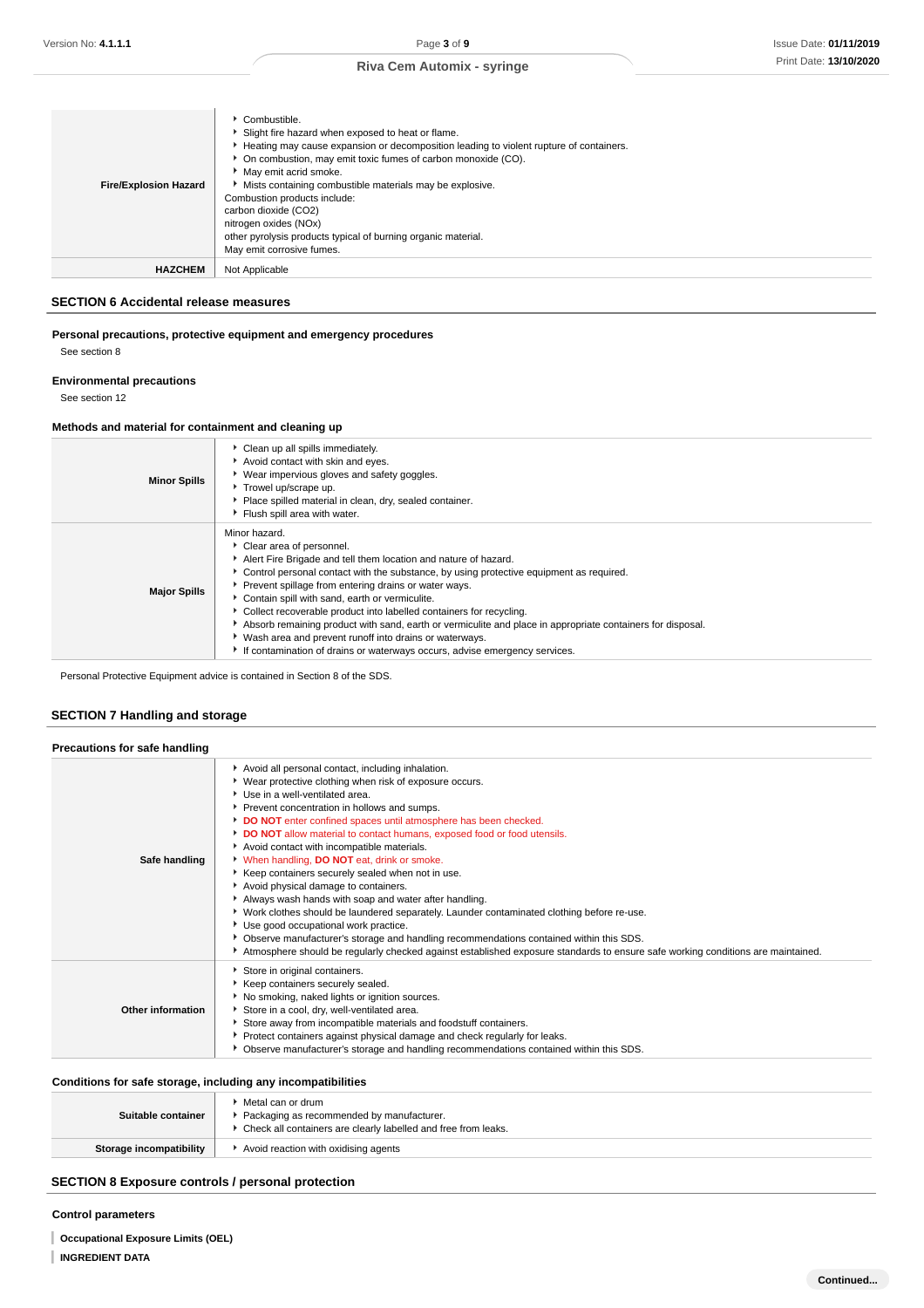Not Available

| <b>Emergency Limits</b> |  |
|-------------------------|--|
|                         |  |

| Ingredient                           | <b>Material name</b>                                                                                                                                                                                                                                                                                                                                                     | TEEL-1             |                                         | TEEL-2            | TEEL-3           |
|--------------------------------------|--------------------------------------------------------------------------------------------------------------------------------------------------------------------------------------------------------------------------------------------------------------------------------------------------------------------------------------------------------------------------|--------------------|-----------------------------------------|-------------------|------------------|
| 2-hydroxyethyl methacrylate          | Hydroxyethyl methacrylate, 2-                                                                                                                                                                                                                                                                                                                                            | $1.9 \text{ mg/m}$ |                                         | $21 \text{ mg/m}$ | $1,000$ mg/m $3$ |
|                                      |                                                                                                                                                                                                                                                                                                                                                                          |                    |                                         |                   |                  |
| Ingredient                           | <b>Original IDLH</b>                                                                                                                                                                                                                                                                                                                                                     |                    | <b>Revised IDLH</b>                     |                   |                  |
| 2-hydroxyethyl methacrylate          | Not Available                                                                                                                                                                                                                                                                                                                                                            |                    | Not Available                           |                   |                  |
| glass powder                         | Not Available                                                                                                                                                                                                                                                                                                                                                            |                    | Not Available                           |                   |                  |
| <b>Occupational Exposure Banding</b> |                                                                                                                                                                                                                                                                                                                                                                          |                    |                                         |                   |                  |
| Ingredient                           | <b>Occupational Exposure Band Rating</b>                                                                                                                                                                                                                                                                                                                                 |                    | <b>Occupational Exposure Band Limit</b> |                   |                  |
| 2-hydroxyethyl methacrylate          | E                                                                                                                                                                                                                                                                                                                                                                        |                    | $\leq 0.1$ ppm                          |                   |                  |
| Notes:                               | Occupational exposure banding is a process of assigning chemicals into specific categories or bands based on a chemical's potency and the<br>adverse health outcomes associated with exposure. The output of this process is an occupational exposure band (OEB), which corresponds to a<br>range of exposure concentrations that are expected to protect worker health. |                    |                                         |                   |                  |

#### I **MATERIAL DATA**

NOTE D: Certain substances which are susceptible to spontaneous polymerisation or decomposition are generally placed on the market in a stabilised form. It is in this form that they are listed on Annex I

When they are placed on the market in a non-stabilised form, the label must state the name of the substance followed by the words "non-stabilised" European Union (EU) List of harmonised classification and labelling hazardous substances, Table 3.1, Annex VI, Regulation (EC) No 1272/2008 (CLP) - up to the latest ATP

### **Exposure controls**

|                            | Engineering controls are used to remove a hazard or place a barrier between the worker and the hazard. Well-designed engineering controls can<br>be highly effective in protecting workers and will typically be independent of worker interactions to provide this high level of protection.<br>The basic types of engineering controls are:<br>Process controls which involve changing the way a job activity or process is done to reduce the risk.<br>Enclosure and/or isolation of emission source which keeps a selected hazard "physically" away from the worker and ventilation that strategically<br>"adds" and "removes" air in the work environment. Ventilation can remove or dilute an air contaminant if designed properly. The design of a<br>ventilation system must match the particular process and chemical or contaminant in use.<br>Employers may need to use multiple types of controls to prevent employee overexposure.<br>General exhaust is adequate under normal operating conditions. Local exhaust ventilation may be required in specific circumstances. If risk of<br>overexposure exists, wear approved respirator. Correct fit is essential to obtain adequate protection. Provide adequate ventilation in warehouse<br>or closed storage areas. Air contaminants generated in the workplace possess varying "escape" velocities which, in turn, determine the "capture<br>velocities" of fresh circulating air required to effectively remove the contaminant. |                                  |                                     |  |
|----------------------------|--------------------------------------------------------------------------------------------------------------------------------------------------------------------------------------------------------------------------------------------------------------------------------------------------------------------------------------------------------------------------------------------------------------------------------------------------------------------------------------------------------------------------------------------------------------------------------------------------------------------------------------------------------------------------------------------------------------------------------------------------------------------------------------------------------------------------------------------------------------------------------------------------------------------------------------------------------------------------------------------------------------------------------------------------------------------------------------------------------------------------------------------------------------------------------------------------------------------------------------------------------------------------------------------------------------------------------------------------------------------------------------------------------------------------------------------------------------------------------------------------|----------------------------------|-------------------------------------|--|
|                            | Type of Contaminant:                                                                                                                                                                                                                                                                                                                                                                                                                                                                                                                                                                                                                                                                                                                                                                                                                                                                                                                                                                                                                                                                                                                                                                                                                                                                                                                                                                                                                                                                             |                                  | Air Speed:                          |  |
|                            | solvent, vapours, degreasing etc., evaporating from tank (in still air).                                                                                                                                                                                                                                                                                                                                                                                                                                                                                                                                                                                                                                                                                                                                                                                                                                                                                                                                                                                                                                                                                                                                                                                                                                                                                                                                                                                                                         |                                  | $0.25 - 0.5$ m/s<br>(50-100 f/min)  |  |
| Appropriate engineering    | aerosols, fumes from pouring operations, intermittent container filling, low speed conveyer transfers, welding, spray<br>drift, plating acid fumes, pickling (released at low velocity into zone of active generation)                                                                                                                                                                                                                                                                                                                                                                                                                                                                                                                                                                                                                                                                                                                                                                                                                                                                                                                                                                                                                                                                                                                                                                                                                                                                           |                                  | 0.5-1 m/s (100-200<br>f/min.)       |  |
| controls                   | direct spray, spray painting in shallow booths, drum filling, conveyer loading, crusher dusts, gas discharge (active<br>generation into zone of rapid air motion)                                                                                                                                                                                                                                                                                                                                                                                                                                                                                                                                                                                                                                                                                                                                                                                                                                                                                                                                                                                                                                                                                                                                                                                                                                                                                                                                | 1-2.5 m/s (200-500<br>$f/min.$ ) |                                     |  |
|                            | grinding, abrasive blasting, tumbling, high speed wheel generated dusts (released at high initial velocity into zone of<br>very high rapid air motion).                                                                                                                                                                                                                                                                                                                                                                                                                                                                                                                                                                                                                                                                                                                                                                                                                                                                                                                                                                                                                                                                                                                                                                                                                                                                                                                                          |                                  | $2.5 - 10$ m/s<br>(500-2000 f/min.) |  |
|                            | Within each range the appropriate value depends on:                                                                                                                                                                                                                                                                                                                                                                                                                                                                                                                                                                                                                                                                                                                                                                                                                                                                                                                                                                                                                                                                                                                                                                                                                                                                                                                                                                                                                                              |                                  |                                     |  |
|                            | Lower end of the range                                                                                                                                                                                                                                                                                                                                                                                                                                                                                                                                                                                                                                                                                                                                                                                                                                                                                                                                                                                                                                                                                                                                                                                                                                                                                                                                                                                                                                                                           | Upper end of the range           |                                     |  |
|                            | 1: Room air currents minimal or favourable to capture                                                                                                                                                                                                                                                                                                                                                                                                                                                                                                                                                                                                                                                                                                                                                                                                                                                                                                                                                                                                                                                                                                                                                                                                                                                                                                                                                                                                                                            | 1: Disturbing room air currents  |                                     |  |
|                            | 2: Contaminants of low toxicity or of nuisance value only.                                                                                                                                                                                                                                                                                                                                                                                                                                                                                                                                                                                                                                                                                                                                                                                                                                                                                                                                                                                                                                                                                                                                                                                                                                                                                                                                                                                                                                       | 2: Contaminants of high toxicity |                                     |  |
|                            | 3: Intermittent, low production.                                                                                                                                                                                                                                                                                                                                                                                                                                                                                                                                                                                                                                                                                                                                                                                                                                                                                                                                                                                                                                                                                                                                                                                                                                                                                                                                                                                                                                                                 | 3: High production, heavy use    |                                     |  |
|                            | 4: Large hood or large air mass in motion                                                                                                                                                                                                                                                                                                                                                                                                                                                                                                                                                                                                                                                                                                                                                                                                                                                                                                                                                                                                                                                                                                                                                                                                                                                                                                                                                                                                                                                        | 4: Small hood-local control only |                                     |  |
|                            | Simple theory shows that air velocity falls rapidly with distance away from the opening of a simple extraction pipe. Velocity generally decreases<br>with the square of distance from the extraction point (in simple cases). Therefore the air speed at the extraction point should be adjusted,<br>accordingly, after reference to distance from the contaminating source. The air velocity at the extraction fan, for example, should be a minimum of<br>1-2 m/s (200-400 f/min) for extraction of solvents generated in a tank 2 meters distant from the extraction point. Other mechanical considerations,<br>producing performance deficits within the extraction apparatus, make it essential that theoretical air velocities are multiplied by factors of 10 or<br>more when extraction systems are installed or used.                                                                                                                                                                                                                                                                                                                                                                                                                                                                                                                                                                                                                                                                   |                                  |                                     |  |
| <b>Personal protection</b> |                                                                                                                                                                                                                                                                                                                                                                                                                                                                                                                                                                                                                                                                                                                                                                                                                                                                                                                                                                                                                                                                                                                                                                                                                                                                                                                                                                                                                                                                                                  |                                  |                                     |  |
| Eye and face protection    | Safety glasses with side shields.<br>Chemical goggles.<br>Contact lenses may pose a special hazard; soft contact lenses may absorb and concentrate irritants. A written policy document, describing<br>the wearing of lenses or restrictions on use, should be created for each workplace or task. This should include a review of lens absorption<br>and adsorption for the class of chemicals in use and an account of injury experience. Medical and first-aid personnel should be trained in<br>their removal and suitable equipment should be readily available. In the event of chemical exposure, begin eye irrigation immediately and<br>remove contact lens as soon as practicable. Lens should be removed at the first signs of eye redness or irritation - lens should be removed in<br>a clean environment only after workers have washed hands thoroughly. [CDC NIOSH Current Intelligence Bulletin 59], [AS/NZS 1336 or<br>national equivalent]                                                                                                                                                                                                                                                                                                                                                                                                                                                                                                                                    |                                  |                                     |  |
| <b>Skin protection</b>     | See Hand protection below                                                                                                                                                                                                                                                                                                                                                                                                                                                                                                                                                                                                                                                                                                                                                                                                                                                                                                                                                                                                                                                                                                                                                                                                                                                                                                                                                                                                                                                                        |                                  |                                     |  |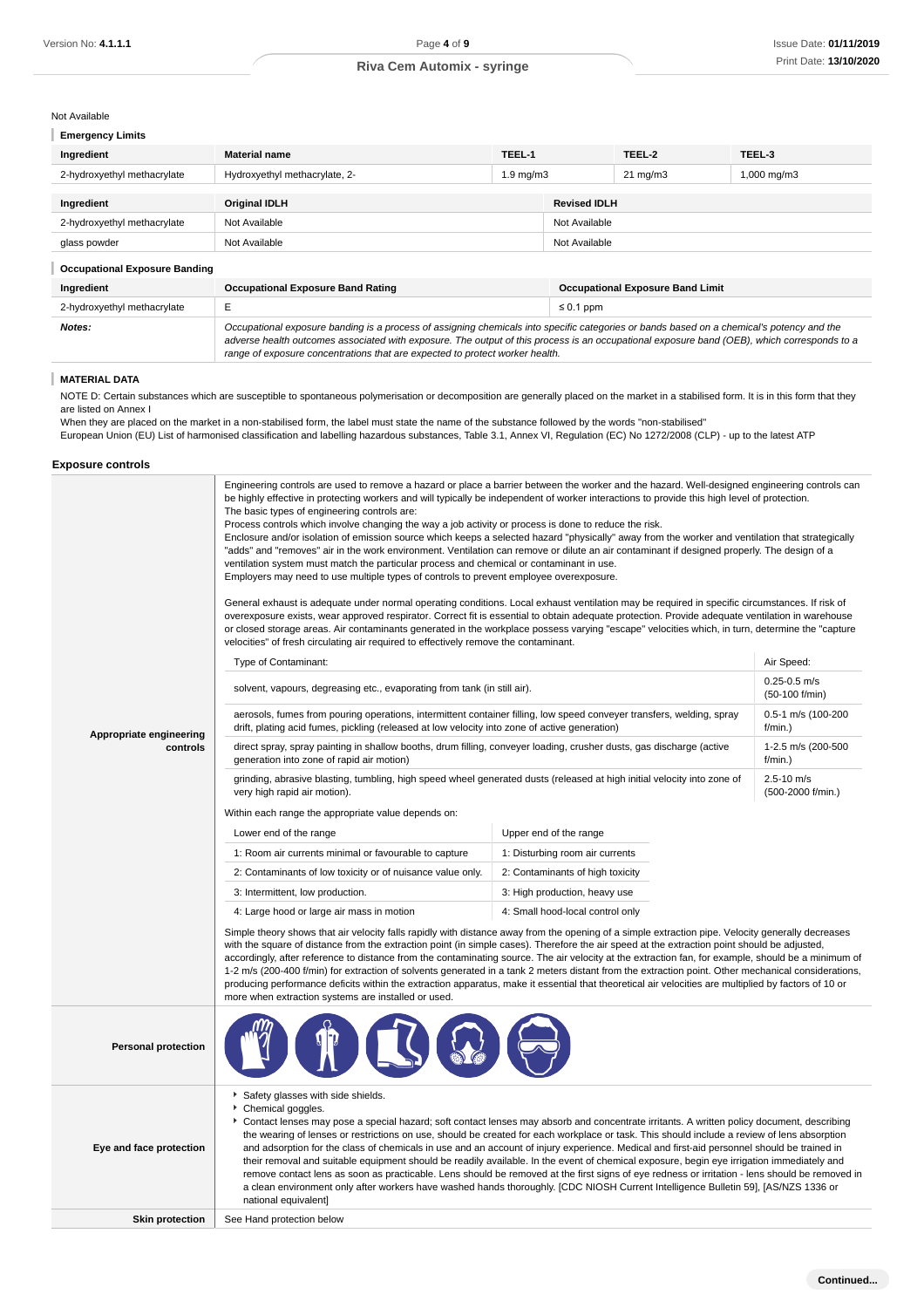| Hands/feet protection  | ▶ Wear chemical protective gloves, e.g. PVC.<br>▶ Wear safety footwear or safety gumboots, e.g. Rubber<br><b>NOTE:</b><br>The material may produce skin sensitisation in predisposed individuals. Care must be taken, when removing gloves and other protective<br>equipment, to avoid all possible skin contact.<br>Contaminated leather items, such as shoes, belts and watch-bands should be removed and destroyed. |  |
|------------------------|------------------------------------------------------------------------------------------------------------------------------------------------------------------------------------------------------------------------------------------------------------------------------------------------------------------------------------------------------------------------------------------------------------------------|--|
| <b>Body protection</b> | See Other protection below                                                                                                                                                                                                                                                                                                                                                                                             |  |
| Other protection       | • Overalls.<br>P.V.C apron.<br>▶ Barrier cream.<br>Skin cleansing cream.<br>▶ Eye wash unit.                                                                                                                                                                                                                                                                                                                           |  |

#### **Respiratory protection**

Type A Filter of sufficient capacity. (AS/NZS 1716 & 1715, EN 143:2000 & 149:2001, ANSI Z88 or national equivalent)

Selection of the Class and Type of respirator will depend upon the level of breathing zone contaminant and the chemical nature of the contaminant. Protection Factors (defined as the ratio of contaminant outside and inside the mask) may also be important.

| Required minimum protection factor | Maximum gas/vapour concentration present in air p.p.m. (by volume) | <b>Half-face Respirator</b> | <b>Full-Face Respirator</b> |
|------------------------------------|--------------------------------------------------------------------|-----------------------------|-----------------------------|
| up to 10                           | 1000                                                               | A-AUS / Class1 P3           | $\overline{\phantom{a}}$    |
| up to 50                           | 1000                                                               |                             | A-AUS / Class 1 P3          |
| up to 50                           | 5000                                                               | Airline <sup>*</sup>        |                             |
| up to 100                          | 5000                                                               |                             | A-2 P3                      |
| up to 100                          | 10000                                                              |                             | A-3 P3                      |
| $100+$                             |                                                                    |                             | Airline**                   |

\* - Continuous Flow \*\* - Continuous-flow or positive pressure demand

A(All classes) = Organic vapours, B AUS or B1 = Acid gasses, B2 = Acid gas or hydrogen cyanide(HCN), B3 = Acid gas or hydrogen cyanide(HCN), E = Sulfur dioxide(SO2), G = Agricultural chemicals, K = Ammonia(NH3), Hg = Mercury, NO = Oxides of nitrogen, MB = Methyl bromide, AX = Low boiling point organic compounds(below 65 degC)

# **SECTION 9 Physical and chemical properties**

### **Information on basic physical and chemical properties**

| Appearance                                      | Smooth, pale-yellow paste with slight characteristic odour. |                                            |                |
|-------------------------------------------------|-------------------------------------------------------------|--------------------------------------------|----------------|
|                                                 |                                                             |                                            |                |
| <b>Physical state</b>                           | Free-flowing Paste                                          | Relative density (Water = $1$ )            | Not Available  |
| Odour                                           | Not Available                                               | Partition coefficient n-octanol<br>/ water | Not Available  |
| <b>Odour threshold</b>                          | Not Available                                               | Auto-ignition temperature (°C)             | Not Available  |
| pH (as supplied)                                | Not Applicable                                              | <b>Decomposition temperature</b>           | Not Available  |
| Melting point / freezing point<br>(°C)          | Not Available                                               | Viscosity (cSt)                            | Not Available  |
| Initial boiling point and boiling<br>range (°C) | Not Available                                               | Molecular weight (g/mol)                   | Not Applicable |
| Flash point (°C)                                | Not Available                                               | <b>Taste</b>                               | Not Available  |
| <b>Evaporation rate</b>                         | Not Available                                               | <b>Explosive properties</b>                | Not Available  |
| Flammability                                    | Not Available                                               | <b>Oxidising properties</b>                | Not Available  |
| Upper Explosive Limit (%)                       | Not Available                                               | Surface Tension (dyn/cm or<br>$mN/m$ )     | Not Available  |
| Lower Explosive Limit (%)                       | Not Available                                               | <b>Volatile Component (%vol)</b>           | Not Available  |
| Vapour pressure (kPa)                           | Not Available                                               | Gas group                                  | Not Available  |
| Solubility in water                             | Immiscible                                                  | pH as a solution (1%)                      | Not Applicable |
| Vapour density (Air = 1)                        | Not Available                                               | VOC g/L                                    | Not Available  |

# **SECTION 10 Stability and reactivity**

| Reactivity                                 | See section 7                                                             |  |
|--------------------------------------------|---------------------------------------------------------------------------|--|
| <b>Chemical stability</b>                  | Product is considered stable and hazardous polymerisation will not occur. |  |
| Possibility of hazardous<br>reactions      | See section 7                                                             |  |
| <b>Conditions to avoid</b>                 | See section 7                                                             |  |
| Incompatible materials                     | See section 7                                                             |  |
| <b>Hazardous decomposition</b><br>products | See section 5                                                             |  |

# **SECTION 11 Toxicological information**

| Information on toxicological effects |                |                                                                                                                                                   |
|--------------------------------------|----------------|---------------------------------------------------------------------------------------------------------------------------------------------------|
|                                      | <b>Inhaled</b> | The material is not thought to produce adverse health effects or irritation of the respiratory tract (as classified by EC Directives using animal |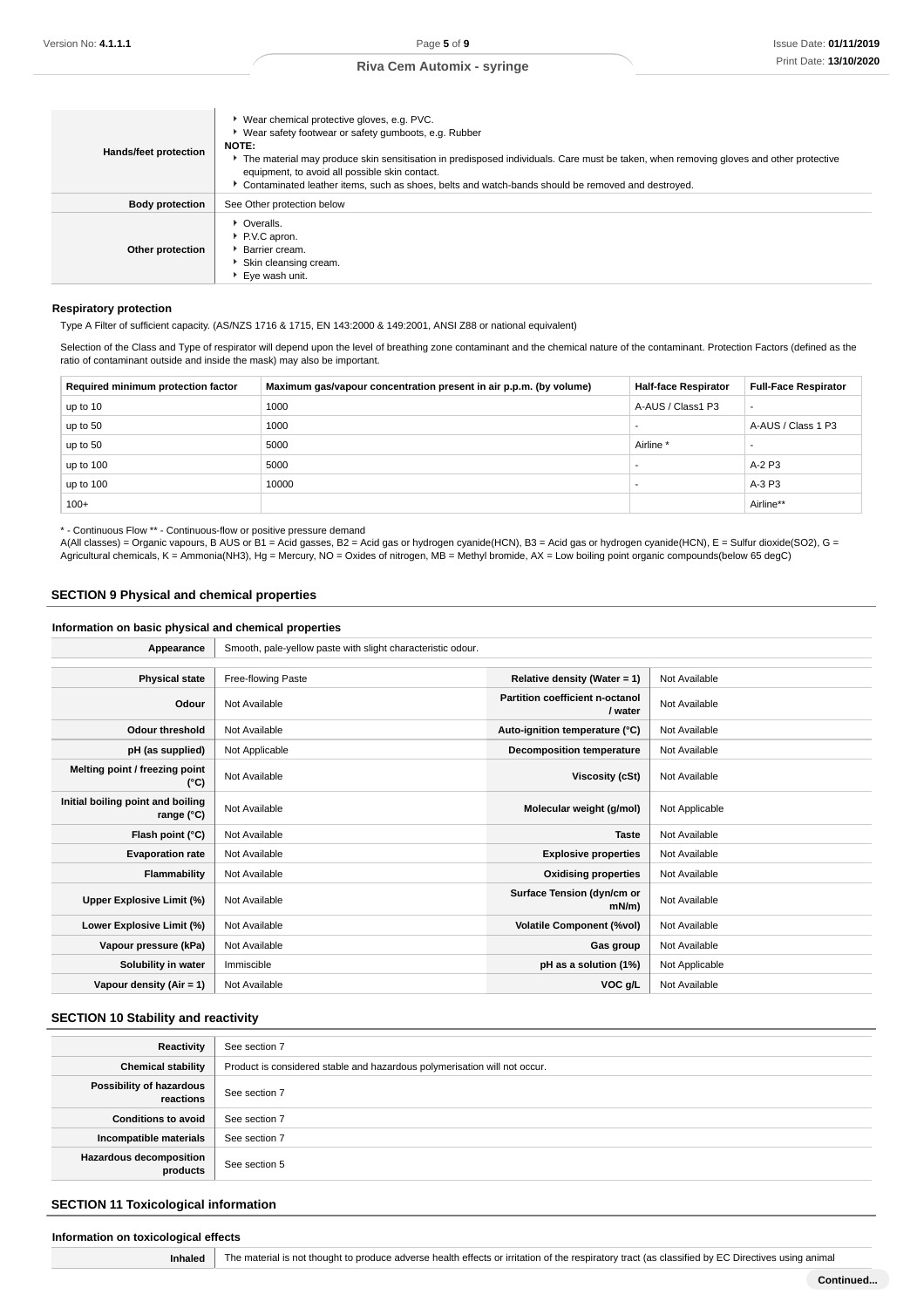|                             |                                                                                                                                                                                                                                                                                                                                                                                                                                                                                                                                                                                                                                                                                                                                                                                                                                                                                                                                                                                                                                                                                                                                                                                                                                                                                                                       | models). Nevertheless, good hygiene practice requires that exposure be kept to a minimum and that suitable control measures be used in an                                                                                                                                                                                                                                                                                                                                                                                                                                                                                                                                                                                                                                                                                                                                                                                                                                                                                                                                                                                                                                                |  |
|-----------------------------|-----------------------------------------------------------------------------------------------------------------------------------------------------------------------------------------------------------------------------------------------------------------------------------------------------------------------------------------------------------------------------------------------------------------------------------------------------------------------------------------------------------------------------------------------------------------------------------------------------------------------------------------------------------------------------------------------------------------------------------------------------------------------------------------------------------------------------------------------------------------------------------------------------------------------------------------------------------------------------------------------------------------------------------------------------------------------------------------------------------------------------------------------------------------------------------------------------------------------------------------------------------------------------------------------------------------------|------------------------------------------------------------------------------------------------------------------------------------------------------------------------------------------------------------------------------------------------------------------------------------------------------------------------------------------------------------------------------------------------------------------------------------------------------------------------------------------------------------------------------------------------------------------------------------------------------------------------------------------------------------------------------------------------------------------------------------------------------------------------------------------------------------------------------------------------------------------------------------------------------------------------------------------------------------------------------------------------------------------------------------------------------------------------------------------------------------------------------------------------------------------------------------------|--|
|                             | occupational setting.                                                                                                                                                                                                                                                                                                                                                                                                                                                                                                                                                                                                                                                                                                                                                                                                                                                                                                                                                                                                                                                                                                                                                                                                                                                                                                 |                                                                                                                                                                                                                                                                                                                                                                                                                                                                                                                                                                                                                                                                                                                                                                                                                                                                                                                                                                                                                                                                                                                                                                                          |  |
| Ingestion                   | The material has NOT been classified by EC Directives or other classification systems as "harmful by ingestion". This is because of the lack of<br>corroborating animal or human evidence. The material may still be damaging to the health of the individual, following ingestion, especially where<br>pre-existing organ (e.g liver, kidney) damage is evident. Present definitions of harmful or toxic substances are generally based on doses<br>producing mortality rather than those producing morbidity (disease, ill-health). Gastrointestinal tract discomfort may produce nausea and<br>vomiting. In an occupational setting however, ingestion of insignificant quantities is not thought to be cause for concern.                                                                                                                                                                                                                                                                                                                                                                                                                                                                                                                                                                                         |                                                                                                                                                                                                                                                                                                                                                                                                                                                                                                                                                                                                                                                                                                                                                                                                                                                                                                                                                                                                                                                                                                                                                                                          |  |
| <b>Skin Contact</b>         | Evidence exists, or practical experience predicts, that the material either produces inflammation of the skin in a substantial number of individuals<br>following direct contact, and/or produces significant inflammation when applied to the healthy intact skin of animals, for up to four hours, such<br>inflammation being present twenty-four hours or more after the end of the exposure period. Skin irritation may also be present after prolonged or<br>repeated exposure; this may result in a form of contact dermatitis (nonallergic). The dermatitis is often characterised by skin redness (erythema)<br>and swelling (oedema) which may progress to blistering (vesiculation), scaling and thickening of the epidermis. At the microscopic level there<br>may be intercellular oedema of the spongy layer of the skin (spongiosis) and intracellular oedema of the epidermis.<br>The material may accentuate any pre-existing dermatitis condition<br>Open cuts, abraded or irritated skin should not be exposed to this material<br>Entry into the blood-stream through, for example, cuts, abrasions, puncture wounds or lesions, may produce systemic injury with harmful effects.<br>Examine the skin prior to the use of the material and ensure that any external damage is suitably protected. |                                                                                                                                                                                                                                                                                                                                                                                                                                                                                                                                                                                                                                                                                                                                                                                                                                                                                                                                                                                                                                                                                                                                                                                          |  |
| Eye                         | Evidence exists, or practical experience predicts, that the material may cause eye irritation in a substantial number of individuals and/or may<br>produce significant ocular lesions which are present twenty-four hours or more after instillation into the eye(s) of experimental animals.<br>Repeated or prolonged eye contact may cause inflammation characterised by temporary redness (similar to windburn) of the conjunctiva<br>(conjunctivitis); temporary impairment of vision and/or other transient eye damage/ulceration may occur.                                                                                                                                                                                                                                                                                                                                                                                                                                                                                                                                                                                                                                                                                                                                                                     |                                                                                                                                                                                                                                                                                                                                                                                                                                                                                                                                                                                                                                                                                                                                                                                                                                                                                                                                                                                                                                                                                                                                                                                          |  |
| Chronic                     | Practical experience shows that skin contact with the material is capable either of inducing a sensitisation reaction in a substantial number of<br>individuals, and/or of producing a positive response in experimental animals.<br>Sensitisation may give severe responses to very low levels of exposure, in situations where exposure may occur.                                                                                                                                                                                                                                                                                                                                                                                                                                                                                                                                                                                                                                                                                                                                                                                                                                                                                                                                                                  |                                                                                                                                                                                                                                                                                                                                                                                                                                                                                                                                                                                                                                                                                                                                                                                                                                                                                                                                                                                                                                                                                                                                                                                          |  |
|                             |                                                                                                                                                                                                                                                                                                                                                                                                                                                                                                                                                                                                                                                                                                                                                                                                                                                                                                                                                                                                                                                                                                                                                                                                                                                                                                                       |                                                                                                                                                                                                                                                                                                                                                                                                                                                                                                                                                                                                                                                                                                                                                                                                                                                                                                                                                                                                                                                                                                                                                                                          |  |
| Riva Cem Automix - syringe  | <b>TOXICITY</b><br>Not Available                                                                                                                                                                                                                                                                                                                                                                                                                                                                                                                                                                                                                                                                                                                                                                                                                                                                                                                                                                                                                                                                                                                                                                                                                                                                                      | <b>IRRITATION</b><br>Not Available                                                                                                                                                                                                                                                                                                                                                                                                                                                                                                                                                                                                                                                                                                                                                                                                                                                                                                                                                                                                                                                                                                                                                       |  |
|                             |                                                                                                                                                                                                                                                                                                                                                                                                                                                                                                                                                                                                                                                                                                                                                                                                                                                                                                                                                                                                                                                                                                                                                                                                                                                                                                                       |                                                                                                                                                                                                                                                                                                                                                                                                                                                                                                                                                                                                                                                                                                                                                                                                                                                                                                                                                                                                                                                                                                                                                                                          |  |
|                             | <b>TOXICITY</b>                                                                                                                                                                                                                                                                                                                                                                                                                                                                                                                                                                                                                                                                                                                                                                                                                                                                                                                                                                                                                                                                                                                                                                                                                                                                                                       | <b>IRRITATION</b>                                                                                                                                                                                                                                                                                                                                                                                                                                                                                                                                                                                                                                                                                                                                                                                                                                                                                                                                                                                                                                                                                                                                                                        |  |
|                             | Oral (guinea pig) LD50: =4680 mg/kg <sup>[2]</sup>                                                                                                                                                                                                                                                                                                                                                                                                                                                                                                                                                                                                                                                                                                                                                                                                                                                                                                                                                                                                                                                                                                                                                                                                                                                                    | Eye (rabbit): SEVERE *                                                                                                                                                                                                                                                                                                                                                                                                                                                                                                                                                                                                                                                                                                                                                                                                                                                                                                                                                                                                                                                                                                                                                                   |  |
| 2-hydroxyethyl methacrylate | Oral (mouse) LD50: =3275 mg/kg <sup>[2]</sup>                                                                                                                                                                                                                                                                                                                                                                                                                                                                                                                                                                                                                                                                                                                                                                                                                                                                                                                                                                                                                                                                                                                                                                                                                                                                         | Eye: adverse effect observed (irritating)[1]                                                                                                                                                                                                                                                                                                                                                                                                                                                                                                                                                                                                                                                                                                                                                                                                                                                                                                                                                                                                                                                                                                                                             |  |
|                             | Oral (mouse) LD50: =5457 mg/kg $^{2}$                                                                                                                                                                                                                                                                                                                                                                                                                                                                                                                                                                                                                                                                                                                                                                                                                                                                                                                                                                                                                                                                                                                                                                                                                                                                                 | Skin (rabbit): non-irritating*                                                                                                                                                                                                                                                                                                                                                                                                                                                                                                                                                                                                                                                                                                                                                                                                                                                                                                                                                                                                                                                                                                                                                           |  |
|                             | Oral (mouse) LD50: =5888 mg/kg $^{[2]}$                                                                                                                                                                                                                                                                                                                                                                                                                                                                                                                                                                                                                                                                                                                                                                                                                                                                                                                                                                                                                                                                                                                                                                                                                                                                               | Skin: no adverse effect observed (not irritating)[1]                                                                                                                                                                                                                                                                                                                                                                                                                                                                                                                                                                                                                                                                                                                                                                                                                                                                                                                                                                                                                                                                                                                                     |  |
|                             | Oral (rat) LD50: =5050 mg/kg $^{[2]}$                                                                                                                                                                                                                                                                                                                                                                                                                                                                                                                                                                                                                                                                                                                                                                                                                                                                                                                                                                                                                                                                                                                                                                                                                                                                                 |                                                                                                                                                                                                                                                                                                                                                                                                                                                                                                                                                                                                                                                                                                                                                                                                                                                                                                                                                                                                                                                                                                                                                                                          |  |
|                             | <b>TOXICITY</b>                                                                                                                                                                                                                                                                                                                                                                                                                                                                                                                                                                                                                                                                                                                                                                                                                                                                                                                                                                                                                                                                                                                                                                                                                                                                                                       | <b>IRRITATION</b>                                                                                                                                                                                                                                                                                                                                                                                                                                                                                                                                                                                                                                                                                                                                                                                                                                                                                                                                                                                                                                                                                                                                                                        |  |
| glass powder                | Not Available                                                                                                                                                                                                                                                                                                                                                                                                                                                                                                                                                                                                                                                                                                                                                                                                                                                                                                                                                                                                                                                                                                                                                                                                                                                                                                         | Not Available                                                                                                                                                                                                                                                                                                                                                                                                                                                                                                                                                                                                                                                                                                                                                                                                                                                                                                                                                                                                                                                                                                                                                                            |  |
| Legend:                     | specified data extracted from RTECS - Register of Toxic Effect of chemical Substances                                                                                                                                                                                                                                                                                                                                                                                                                                                                                                                                                                                                                                                                                                                                                                                                                                                                                                                                                                                                                                                                                                                                                                                                                                 | 1. Value obtained from Europe ECHA Registered Substances - Acute toxicity 2.* Value obtained from manufacturer's SDS. Unless otherwise                                                                                                                                                                                                                                                                                                                                                                                                                                                                                                                                                                                                                                                                                                                                                                                                                                                                                                                                                                                                                                                   |  |
|                             |                                                                                                                                                                                                                                                                                                                                                                                                                                                                                                                                                                                                                                                                                                                                                                                                                                                                                                                                                                                                                                                                                                                                                                                                                                                                                                                       |                                                                                                                                                                                                                                                                                                                                                                                                                                                                                                                                                                                                                                                                                                                                                                                                                                                                                                                                                                                                                                                                                                                                                                                          |  |
| 2-HYDROXYETHYL              | Dermal (rabbit): >5000 mg/kg* Effects persist beyond 21 days<br>The following information refers to contact allergens as a group and may not be specific to this product.<br>of contrary evidence. For example<br>Monalkyl or monoarylesters of acrylic acids should be classified as R36/37/38 and R51/53<br>Monoalkyl or monoaryl esters of methacrylic acid should be classified as R36/37/38                                                                                                                                                                                                                                                                                                                                                                                                                                                                                                                                                                                                                                                                                                                                                                                                                                                                                                                      | Contact allergies quickly manifest themselves as contact eczema, more rarely as urticaria or Quincke's oedema. The pathogenesis of contact<br>eczema involves a cell-mediated (T lymphocytes) immune reaction of the delayed type. Other allergic skin reactions, e.g. contact urticaria,<br>involve antibody-mediated immune reactions. The significance of the contact allergen is not simply determined by its sensitisation potential: the<br>distribution of the substance and the opportunities for contact with it are equally important. A weakly sensitising substance which is widely<br>distributed can be a more important allergen than one with stronger sensitising potential with which few individuals come into contact. From a<br>clinical point of view, substances are noteworthy if they produce an allergic test reaction in more than 1% of the persons tested.<br>Where no "official" classification for acrylates and methacrylates exists, there has been cautious attempts to create classifications in the absence<br>Asthma-like symptoms may continue for months or even years after exposure to the material ceases. This may be due to a non-allergenic |  |
| METHACRYLATE                | condition known as reactive airways dysfunction syndrome (RADS) which can occur following exposure to high levels of highly irritating<br>compound Key criteria for the diagnosis of RADS include the absence of preceding respiratory disease in a non-atopic individual with abrupt                                                                                                                                                                                                                                                                                                                                                                                                                                                                                                                                                                                                                                                                                                                                                                                                                                                                                                                                                                                                                                 |                                                                                                                                                                                                                                                                                                                                                                                                                                                                                                                                                                                                                                                                                                                                                                                                                                                                                                                                                                                                                                                                                                                                                                                          |  |

| -----------------<br><b>METHACRYLATE</b> | Administrative dynapolities may commute for months or even years and exposure to the material ecases. This may be due to a non-allergenc<br>condition known as reactive airways dysfunction syndrome (RADS) which can occur following exposure to high levels of highly irritating<br>compound. Key criteria for the diagnosis of RADS include the absence of preceding respiratory disease, in a non-atopic individual, with abrupt<br>onset of persistent asthma-like symptoms within minutes to hours of a documented exposure to the irritant. A reversible airflow pattern, on<br>spirometry, with the presence of moderate to severe bronchial hyperreactivity on methacholine challenge testing and the lack of minimal<br>lymphocytic inflammation, without eosinophilia, have also been included in the criteria for diagnosis of RADS. RADS (or asthma) following an<br>irritating inhalation is an infrequent disorder with rates related to the concentration of and duration of exposure to the irritating substance.<br>Industrial bronchitis, on the other hand, is a disorder that occurs as result of exposure due to high concentrations of irritating substance (often<br>particulate in nature) and is completely reversible after exposure ceases. The disorder is characterised by dyspnea, cough and mucus<br>production.<br>Based on the available oncogenicity data and without a better understanding of the carcinogenic mechanism the Health and Environmental<br>Review Division (HERD), Office of Toxic Substances (OTS), of the US EPA previously concluded that all chemicals that contain the acrylate or<br>methacrylate moiety (CH2=CHCOO or CH2=C(CH3)COO) should be considered to be a carcinogenic hazard unless shown otherwise by<br>adequate testing.<br>This position has now been revised and acrylates and methacrylates are no longer de facto carcinogens. |  |  |  |
|------------------------------------------|----------------------------------------------------------------------------------------------------------------------------------------------------------------------------------------------------------------------------------------------------------------------------------------------------------------------------------------------------------------------------------------------------------------------------------------------------------------------------------------------------------------------------------------------------------------------------------------------------------------------------------------------------------------------------------------------------------------------------------------------------------------------------------------------------------------------------------------------------------------------------------------------------------------------------------------------------------------------------------------------------------------------------------------------------------------------------------------------------------------------------------------------------------------------------------------------------------------------------------------------------------------------------------------------------------------------------------------------------------------------------------------------------------------------------------------------------------------------------------------------------------------------------------------------------------------------------------------------------------------------------------------------------------------------------------------------------------------------------------------------------------------------------------------------------------------------------------------------------------------------------------------------------------|--|--|--|
| glass powder                             | No significant acute toxicological data identified in literature search.                                                                                                                                                                                                                                                                                                                                                                                                                                                                                                                                                                                                                                                                                                                                                                                                                                                                                                                                                                                                                                                                                                                                                                                                                                                                                                                                                                                                                                                                                                                                                                                                                                                                                                                                                                                                                                 |  |  |  |
| <b>Acute Toxicity</b>                    | ×<br>×<br>Carcinogenicity                                                                                                                                                                                                                                                                                                                                                                                                                                                                                                                                                                                                                                                                                                                                                                                                                                                                                                                                                                                                                                                                                                                                                                                                                                                                                                                                                                                                                                                                                                                                                                                                                                                                                                                                                                                                                                                                                |  |  |  |
| <b>Skin Irritation/Corrosion</b>         | ×<br>✔<br>Reproductivity                                                                                                                                                                                                                                                                                                                                                                                                                                                                                                                                                                                                                                                                                                                                                                                                                                                                                                                                                                                                                                                                                                                                                                                                                                                                                                                                                                                                                                                                                                                                                                                                                                                                                                                                                                                                                                                                                 |  |  |  |
| <b>Serious Eye Damage/Irritation</b>     | ×<br>✔<br><b>STOT - Single Exposure</b>                                                                                                                                                                                                                                                                                                                                                                                                                                                                                                                                                                                                                                                                                                                                                                                                                                                                                                                                                                                                                                                                                                                                                                                                                                                                                                                                                                                                                                                                                                                                                                                                                                                                                                                                                                                                                                                                  |  |  |  |
|                                          |                                                                                                                                                                                                                                                                                                                                                                                                                                                                                                                                                                                                                                                                                                                                                                                                                                                                                                                                                                                                                                                                                                                                                                                                                                                                                                                                                                                                                                                                                                                                                                                                                                                                                                                                                                                                                                                                                                          |  |  |  |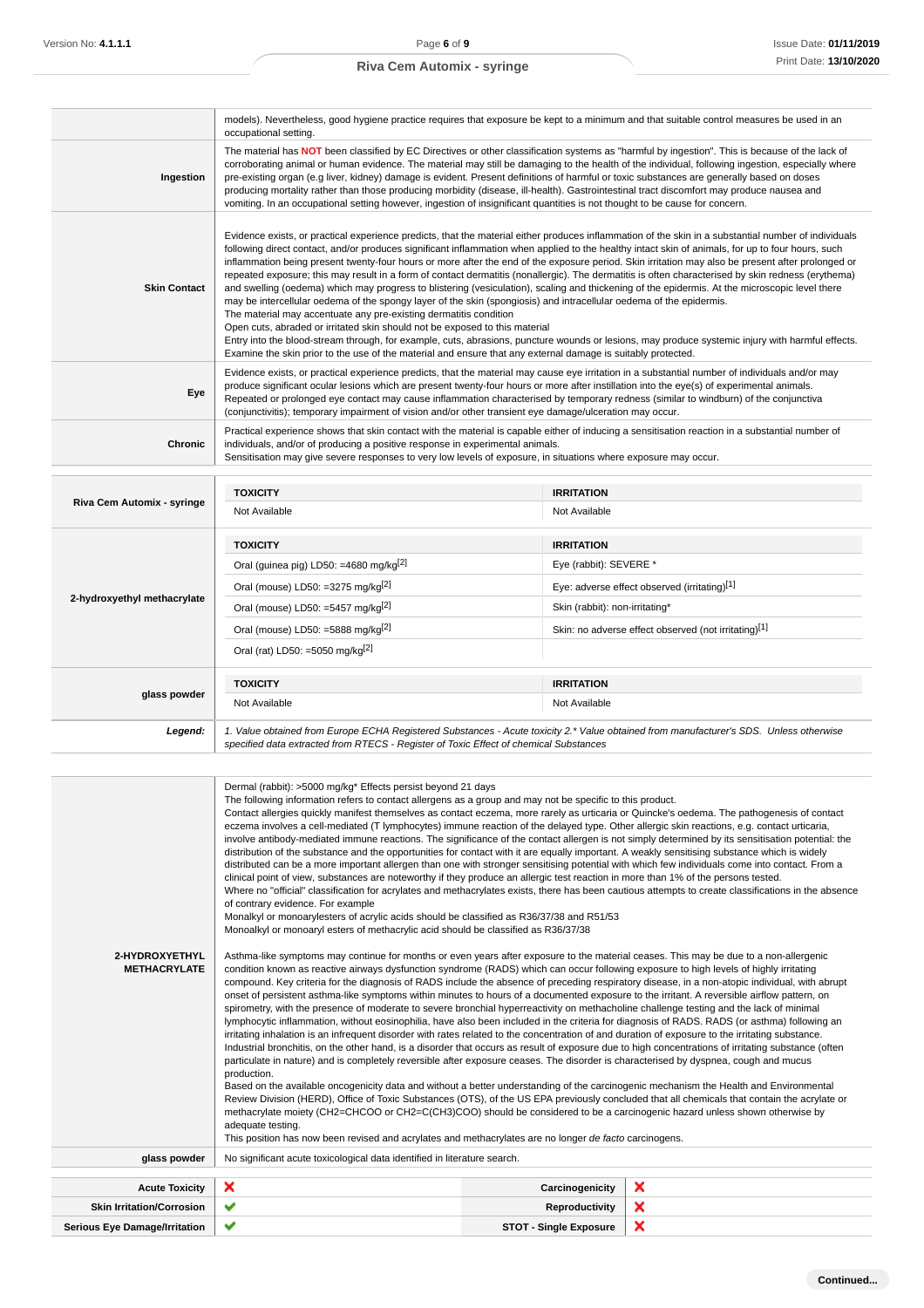| <b>Respiratory or Skin</b><br>sensitisation | <b>STOT - Repeated Exposure</b>                                                                                                                                                |  |
|---------------------------------------------|--------------------------------------------------------------------------------------------------------------------------------------------------------------------------------|--|
| Mutagenicity                                | <b>Aspiration Hazard</b>                                                                                                                                                       |  |
|                                             | $\blacktriangleright$ - Data either not available or does not fill the criteria for classification<br>Leaend:<br>$\blacktriangleright$ - Data available to make classification |  |

### **SECTION 12 Ecological information**

#### **Toxicity**

| Riva Cem Automix - syringe  | Endpoint                | <b>Test Duration (hr)</b>                                                                                                                                                                                                                                                                                                                                                                       | <b>Species</b>                | Value            | Source           |
|-----------------------------|-------------------------|-------------------------------------------------------------------------------------------------------------------------------------------------------------------------------------------------------------------------------------------------------------------------------------------------------------------------------------------------------------------------------------------------|-------------------------------|------------------|------------------|
|                             | <b>Not</b><br>Available | Not Available                                                                                                                                                                                                                                                                                                                                                                                   | Not Available                 | Not<br>Available | Not<br>Available |
|                             | Endpoint                | <b>Test Duration (hr)</b>                                                                                                                                                                                                                                                                                                                                                                       | <b>Species</b>                | Value            | <b>Source</b>    |
|                             | <b>LC50</b>             | 96                                                                                                                                                                                                                                                                                                                                                                                              | Fish                          | $>100$ mg/L      | 2                |
| 2-hydroxyethyl methacrylate | EC50                    | 48                                                                                                                                                                                                                                                                                                                                                                                              | Crustacea                     | $210$ mg/L       | $\overline{2}$   |
|                             | EC50                    | 72                                                                                                                                                                                                                                                                                                                                                                                              | Algae or other aquatic plants | >1-260mg/L       | $\overline{2}$   |
|                             | <b>NOEC</b>             | 504                                                                                                                                                                                                                                                                                                                                                                                             | Crustacea                     | 24.1mg/L         | $\overline{2}$   |
|                             | Endpoint                | <b>Test Duration (hr)</b>                                                                                                                                                                                                                                                                                                                                                                       | <b>Species</b>                | Value            | Source           |
| glass powder                | Not<br>Available        | Not Available                                                                                                                                                                                                                                                                                                                                                                                   | Not Available                 | Not<br>Available | Not<br>Available |
| Legend:                     |                         | Extracted from 1. IUCLID Toxicity Data 2. Europe ECHA Registered Substances - Ecotoxicological Information - Aquatic Toxicity 3. EPIWIN Suite<br>V3.12 (QSAR) - Aquatic Toxicity Data (Estimated) 4. US EPA, Ecotox database - Aquatic Toxicity Data 5. ECETOC Aquatic Hazard Assessment<br>Data 6. NITE (Japan) - Bioconcentration Data 7. METI (Japan) - Bioconcentration Data 8. Vendor Data |                               |                  |                  |

### **DO NOT** discharge into sewer or waterways.

## **Persistence and degradability**

| Ingredient                              | Persistence: Water/Soil | <b>Persistence: Air</b> |  |
|-----------------------------------------|-------------------------|-------------------------|--|
| 2-hydroxyethyl methacrylate             | LOW<br>LOW              |                         |  |
| <b>Bioaccumulative potential</b>        |                         |                         |  |
| Ingredient                              | <b>Bioaccumulation</b>  |                         |  |
| 2-hydroxyethyl methacrylate             | LOW (BCF = $1.54$ )     |                         |  |
| <b>Administration of Administration</b> |                         |                         |  |

### **Mobility in soil**

| Ingredient                  | <b>Mobility</b>    |
|-----------------------------|--------------------|
| 2-hvdroxvethyl methacrylate | HIGH (KOO<br>(043) |

# **SECTION 13 Disposal considerations**

# **Waste treatment methods**

| Product / Packaging disposal | Containers may still present a chemical hazard/ danger when empty.<br>Return to supplier for reuse/ recycling if possible.<br>Otherwise:<br>If container can not be cleaned sufficiently well to ensure that residuals do not remain or if the container cannot be used to store the same<br>product, then puncture containers, to prevent re-use, and bury at an authorised landfill.<br>Where possible retain label warnings and SDS and observe all notices pertaining to the product.<br>Recycle wherever possible or consult manufacturer for recycling options.<br>Consult State Land Waste Authority for disposal.<br>Bury or incinerate residue at an approved site.<br>Recycle containers if possible, or dispose of in an authorised landfill. |
|------------------------------|----------------------------------------------------------------------------------------------------------------------------------------------------------------------------------------------------------------------------------------------------------------------------------------------------------------------------------------------------------------------------------------------------------------------------------------------------------------------------------------------------------------------------------------------------------------------------------------------------------------------------------------------------------------------------------------------------------------------------------------------------------|

# **SECTION 14 Transport information**

| <b>Labels Required</b>  |                |
|-------------------------|----------------|
| <b>Marine Pollutant</b> | <b>NO</b>      |
| <b>HAZCHEM</b>          | Not Applicable |

# **Land transport (ADG): NOT REGULATED FOR TRANSPORT OF DANGEROUS GOODS**

**Air transport (ICAO-IATA / DGR): NOT REGULATED FOR TRANSPORT OF DANGEROUS GOODS**

# **Sea transport (IMDG-Code / GGVSee): NOT REGULATED FOR TRANSPORT OF DANGEROUS GOODS**

**Transport in bulk according to Annex II of MARPOL and the IBC code**

Not Applicable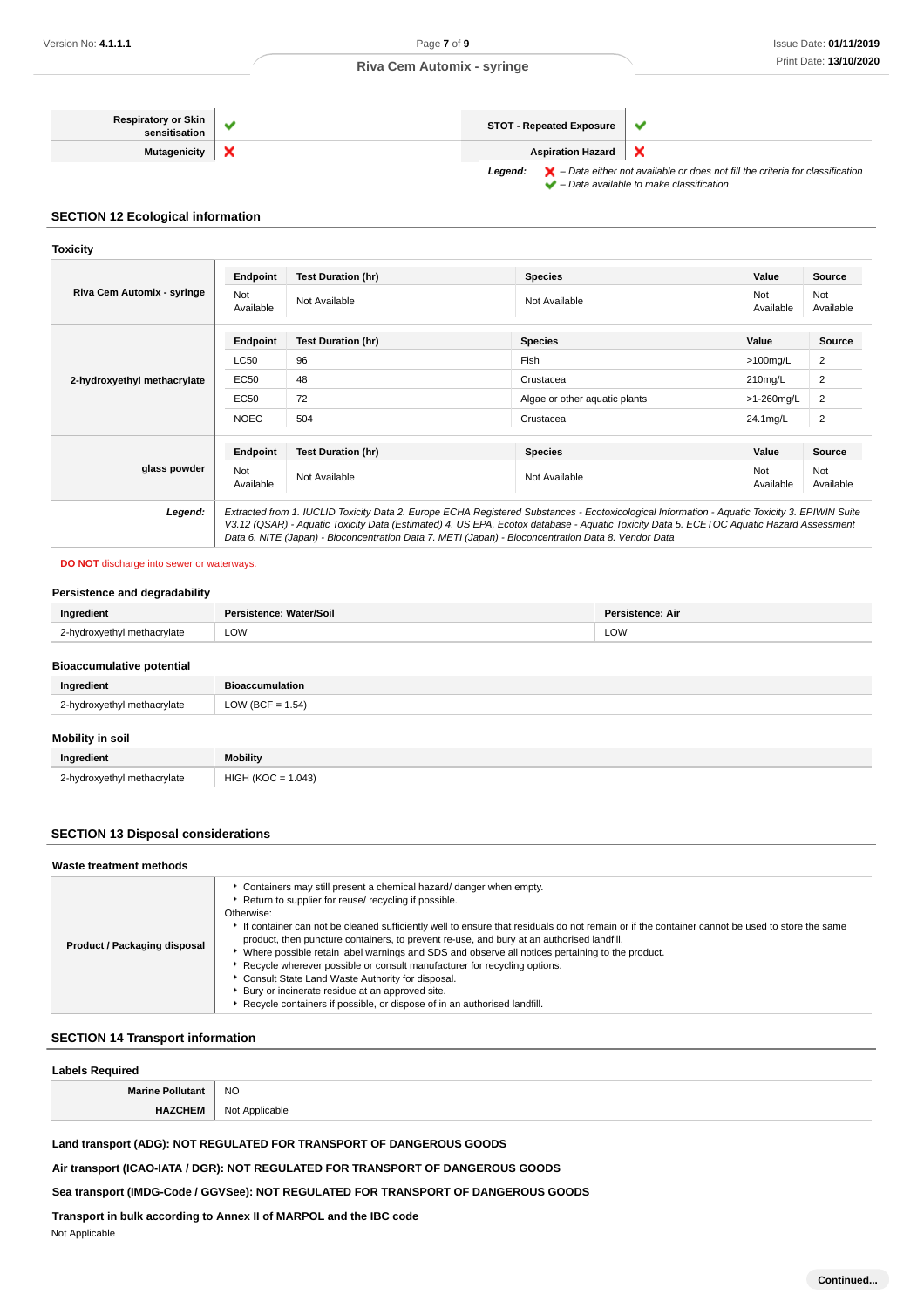Australian Inventory of Industrial Chemicals (AIIC)

### **SECTION 15 Regulatory information**

### **Safety, health and environmental regulations / legislation specific for the substance or mixture**

#### **2-hydroxyethyl methacrylate is found on the following regulatory lists**

Australia Hazardous Chemical Information System (HCIS) - Hazardous Chemicals Australia Standard for the Uniform Scheduling of Medicines and Poisons (SUSMP) - Schedule 5

#### I **glass powder is found on the following regulatory lists**

Not Applicable

#### **National Inventory Status**

| <b>National Inventory</b>      | <b>Status</b>                                                                                                                                                                                            |
|--------------------------------|----------------------------------------------------------------------------------------------------------------------------------------------------------------------------------------------------------|
| Australia - AIIC               | Yes                                                                                                                                                                                                      |
| Australia - Non-Industrial Use | No (2-hydroxyethyl methacrylate)                                                                                                                                                                         |
| Canada - DSL                   | Yes                                                                                                                                                                                                      |
| Canada - NDSL                  | No (2-hydroxyethyl methacrylate)                                                                                                                                                                         |
| China - IECSC                  | Yes                                                                                                                                                                                                      |
| Europe - EINEC / ELINCS / NLP  | Yes                                                                                                                                                                                                      |
| Japan - ENCS                   | Yes                                                                                                                                                                                                      |
| Korea - KECI                   | Yes                                                                                                                                                                                                      |
| New Zealand - NZIoC            | Yes                                                                                                                                                                                                      |
| Philippines - PICCS            | Yes                                                                                                                                                                                                      |
| USA - TSCA                     | Yes                                                                                                                                                                                                      |
| Taiwan - TCSI                  | Yes                                                                                                                                                                                                      |
| Mexico - INSQ                  | Yes                                                                                                                                                                                                      |
| Vietnam - NCI                  | Yes                                                                                                                                                                                                      |
| Russia - ARIPS                 | Yes                                                                                                                                                                                                      |
| Legend:                        | Yes = All CAS declared ingredients are on the inventory<br>No = One or more of the CAS listed ingredients are not on the inventory and are not exempt from listing(see specific ingredients in brackets) |

# **SECTION 16 Other information**

| Dovie        | /2019             |
|--------------|-------------------|
| <b>Date</b>  | -01               |
| Init<br>Jate | 08/<br>/2018<br>. |

#### **SDS Version Summary**

| Version | <b>Issue Date</b> | <b>Sections Updated</b>                                                        |
|---------|-------------------|--------------------------------------------------------------------------------|
| 3.1.1.1 | 09/11/2018        | First Aid (inhaled), First Aid (swallowed), Ingredients, Name                  |
|         | 01/11/2019        | One-off system update. NOTE: This may or may not change the GHS classification |

#### **Other information**

Classification of the preparation and its individual components has drawn on official and authoritative sources as well as independent review by SDI Limited using available literature references

The SDS is a Hazard Communication tool and should be used to assist in the Risk Assessment. Many factors determine whether the reported Hazards are Risks in the workplace or other settings. Risks may be determined by reference to Exposures Scenarios. Scale of use, frequency of use and current or available engineering controls must be considered.

#### **Definitions and abbreviations**

PC-TWA: Permissible Concentration-Time Weighted Average PC-STEL: Permissible Concentration-Short Term Exposure Limit IARC: International Agency for Research on Cancer ACGIH: American Conference of Governmental Industrial Hygienists STEL: Short Term Exposure Limit TEEL: Temporary Emergency Exposure Limit。 IDLH: Immediately Dangerous to Life or Health Concentrations OSF: Odour Safety Factor NOAEL :No Observed Adverse Effect Level LOAEL: Lowest Observed Adverse Effect Level TLV: Threshold Limit Value LOD: Limit Of Detection OTV: Odour Threshold Value BCF: BioConcentration Factors BEI: Biological Exposure Index

The information contained in the Safety Data Sheet is based on data considered to be accurate, however, no warranty is expressed or implied regarding the accuracy of the data or the results to be obtained from the use thereof.

### **Other information:**

Prepared by: SDI Limited 3-15 Brunsdon Street, Bayswater Victoria, 3153, Australia Phone Number: +61 3 8727 7111